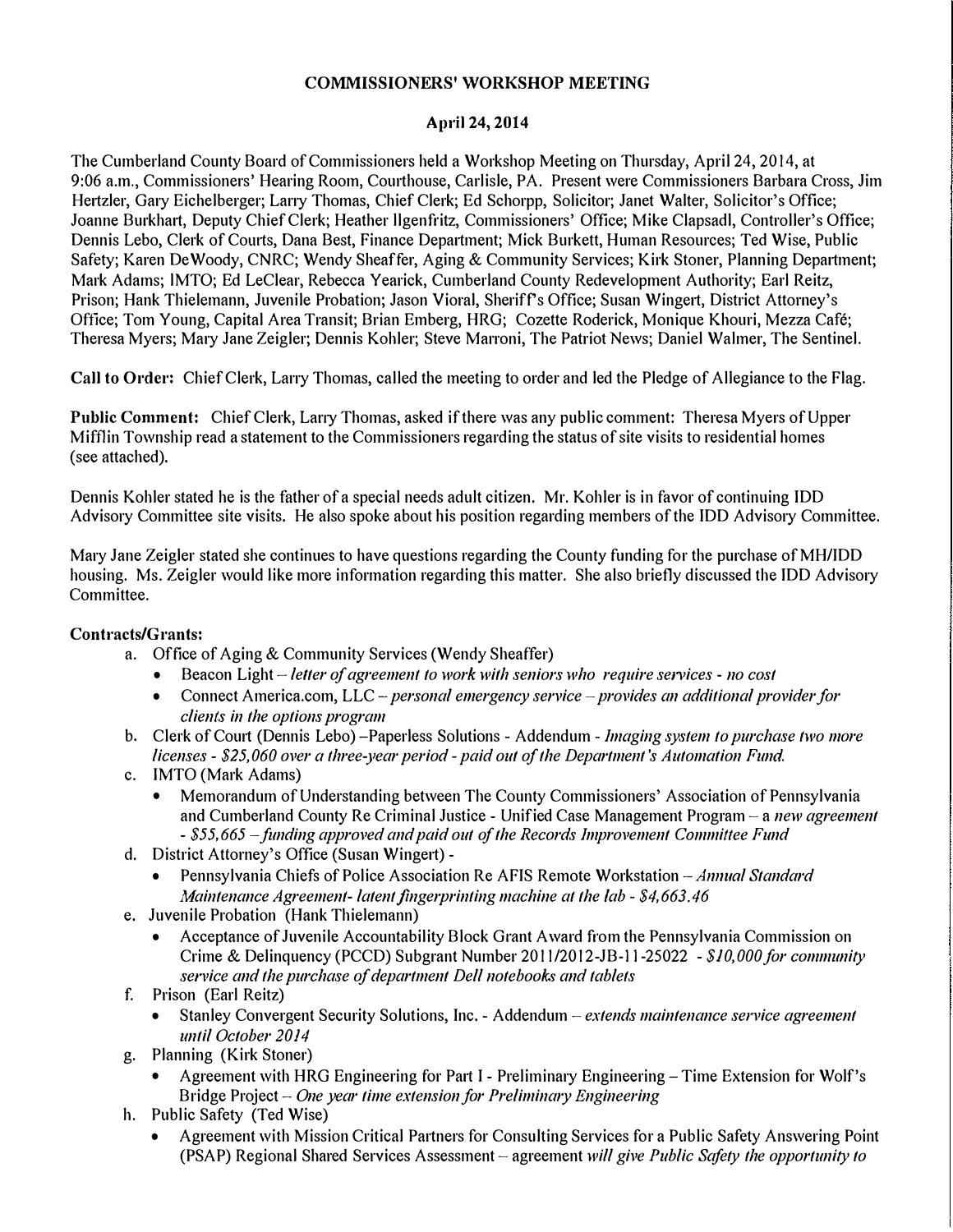*participate in* a *shared assessment with the other seven counties of South Central Pennsylvania regarding the Next Generation 911 implementation – the cost is \$29,250* 

A *br*ie*f*discussion ensued. The 911 fee on mo*b*ile devices will expi*r*e June 30, 20 I 4 i*f* no action is taken *b*y the Pennsylvania Gene*r*al Assem*b*ly. Commissione*r* Eichel*b*e*r*ge*r* moved to ta*b*le this matte*r* and asked that this Ag*r*eement *b*e *r*emoved from the Meeting Agenda fo*r* the Boa*r*d o*f*Commissione*r*s' Meeting scheduled on Monday, Ap*r*il 28, 2014. Commissione*r* He*r*tzle*r* seconded the motion and it unanimously ca*rr*ied. Once questions have *b*een answe*r*ed, this matte*r* can *b*e *r*eadd*r*essed.

- i. Claremont Nursing & Rehabilitation Services (CNRC) (Karen DeWoody)
- Deloitte LLP Mutual Waiver of Liability and General Release of All Claims annual agreement to *provide liability coverage for one-day of landscaping work within the grounds on June 6, 2014*<br>j. Facilities Management (John Lopp)
- - Credit Change Order Number 001 for the Claremont Nursing & Rehabilitation Center Project Num*b*e*r* 11117 - *Midstate Electrical* -*will change the cabeling conduit* -*credit amount is \$14,000*

Governor's Award: On Tuesday evening, April 22, 2014 Cumberland County, through the efforts of John Lopp and the Facilities Team, was hono*r*ed as a *r*ecipient o*f* the Governo*r*'s Awa*r*d fo*r* Envi*r*onmental Excellence *b*y the Pennsylvania Department of Environmental Protection.

- k. Finance (Dana Best)
	- Credit Application with Lowes *opening of the County's non-interest-bearing account as opposed to a credit account*

**Approval of Purchase of Professional Liability Coverage:** Mick Bu*r*kett spoke a*b*out the Pu*r*chase o*f*  P*r*ofessional Lia*b*ility Cove*r*age fo*r* Wayne K. Ross, M.D. f<sup>r</sup> om Landma*r*k Ame*r*ican Insu*r*ance Company fo*r*  Fo*r*ensic Autopsy Se*r*vices fo*r* the Co*r*one*r*'s Office. This cove*r*age is in conjunction with the Ag*r*eement with Wayne K. Ross, M.D. The policy is \$5,325.00 pe*r* yea*r* which is offset *b*y the cost o*f* o*b*tained savings (see attached). D*r*. Ross has fo*r*wa*r*ded the cont*r*act to his legal counsel fo*r r*eview. Commissione*r* C*r*oss moved to approve the purchase of professional liability coverage for Wayne K. Ross, M.D. upon the condition of a signed Ag*r*eement. Commissione*r* Eichel*b*e*r*ge*r* seconded the motion and it unanimously ca*rr*ied.

Approval of Agreement - Wayne **K.** Ross, M,D, - Chie*f*Cle*r*k, La*rr*y Thomas, spoke a*b*out the Ag*r*eement *b*etween County o*f*Cum*b*e*r*land and Wayne K. Ross, M.D. fo*r* fo*r*ensic autopsy se*r*vices fo*r* the Co*r*one*r*'s Office. Commissione*r* C*r*oss moved to app*r*ove the Ag*r*eement contingent upon a signed Ag*r*eement *b*etween the County oe*f*  Cum*b*e*r*land and Wayne K. Ross, M.D. fo*r* fo*r*ensic autopsy se*r*vices. Commissione*r* He1tzle*r* seconded the Motion and it unanimously ca*rr*ied.

**Capital Request for the Sheriff's Office:** Jason Yio*r*al *r*eviewed a Capital P*r*oject Request fo*r* the She*r*iffs Office - Vehicle Equipment Upgrade 2014e \$27,095.76. This request is for upgraded mobile laptops in six vehicles. This amount has *b*een app*r*oved *b*y the Reco*r*ds Imp*r*ovement Committee, and the*r*e is no impact to the Gene*r*al Fund.

**Budget Adjustments:** Dana Best *r*eviewed Resolution No. 2014-13 Re Budget Adjustments (see attached).

**Revitalization and Shopsteading Loan Program:** Re*b*ecca Yea*r*ick discussed the Comme*r*cial Revitalization and Shopsteading Loan P*r*og*r*am Request Re Mezza Ca*f*e (see attached).

**CAT TIGER Grant Project Application:** Tom Young discussed the Request fo*r* Lette*r* o*f*Suppo1t fo*r* Capital A*r*ea T*r*ansit's (CAT) TIGER G*r*ant P*r*oject Application to the U.S. Depa*r*tment o*f*T*r*anspo*r*tation. This is fo*r* a competitive planning g*r*ant fo*r* the new Capital A*r*ea T*r*ansit Facility - "CAT State o*f*Good Repai*r* T*r*ansit Ope*r*ations Facility P*r*oject." M*r*. Young is *r*equesting a \$16,000 local cont*r*i*b*ution divided th*r*ee ways among Cum*b*e*r*land County, Dauphin County and City o*f*Ha*rr*is*b*u*r*g. A *br*ie*f*discussion ensued. Commissione*r*  He*r*tzle*r* moved to ta*b*le this Request fo*r* Lette*r* o*f*Suppo1t fo*r* Capital A*r*ea T*r*ansit's TIGER G*r*ant Application (see attached). Commissionee*r* Eichel*b*e*r*ge*r* seconded the motion and it unanimously ca*rr*ied.

**Messiah College Request** - **Municipal Authority:** Commissione*r* C*r*oss spoke a*b*out the Messiah College Request to Cum*b*e*r*land County Municipal Autho*r*ity to app*r*ove financing o*f*Campus *r*enovation p*r*ojects on existing Messiah College property. Messiah College has remitted tax payments in the amount of \$76,623 to Cumberland County fo*r* the 2013/2014 time pe*r*iod. A *br*ie*f*discussion ensued. A TEFRA Hea*r*ing will take place *b*efo*r*e the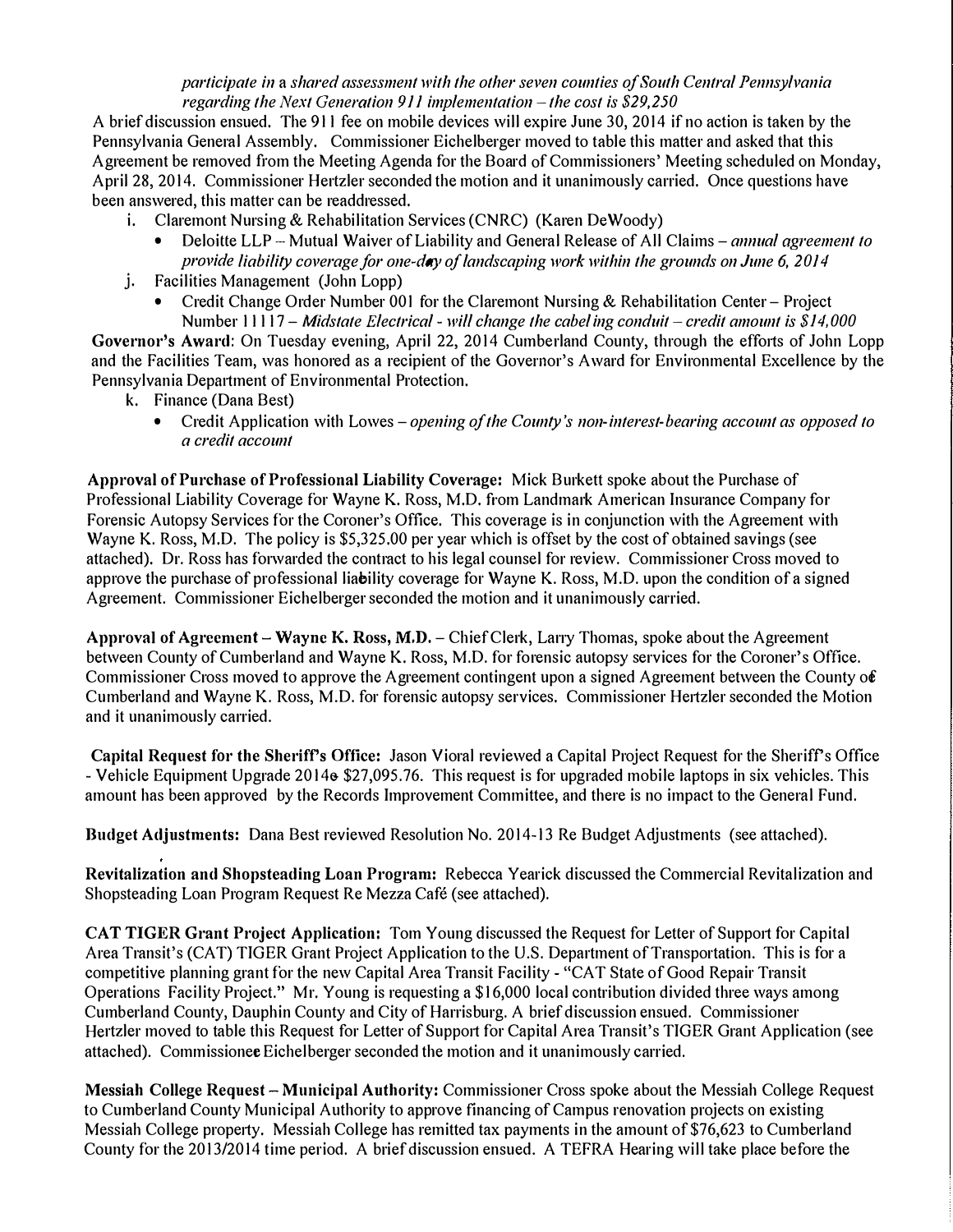Board of Commissioners' Meeting on Monday, April 28, 2014 at 2:00 p.m. (see attached).

**Joint Development Agreement-IDA:** Chief Clerk, Larry Thomas, and Kirk Stoner discussed the draft Joint Development Agreement between the Cumberland County Industrial Development Authority and County of Cumberland. There has been discussion with the Industrial Development Authority to act as the Board of Commissioners' representative to solicit proposals for the Board's consideration. A brief discussion ensued.

**Cumberland County Bridge Capital Improvement Program and Act 89 Funding Update:** Kirk Stoner provided to the Board summary updates of the Act 89 implications to Cumberland County Level Transportation Funding. Mr. Stoner also discussed a proposed Ordinance authorizing County residents to pay a \$5.00 vehicle registration fee. This Ordinance is permitted for adoption under the State's new transportation legislation. It will go into effect in April 2015 and in 2016 will bring in more than \$1.8 million per year in revenue for bridge projects (see attached).

## **Commissioner Liaison Reports:**

**Commissioner Cross:** 

- 
- Children & Youth Citizens Advisory Committee Needs Based Budget was approved<br>• Conservation District met on April 22, 2014 The Annual Report was published. Dirt and Gravel Roads' training will take place in Carlisle near the end of the year. The 2014 Cumberland County Envirothon will be held at the Mechanicsburg Sportsmen's Association on May 6, 2014 - eight school districts will participate. Department of Environmental Protection announced available Grants for environmental education and stewardships in the amount of \$8,900 -recipients from Cumberland County: Diakon Social Ministries; Shippensburg University; Mechanicsburg Area School District
- Commission for Women met on April 10, 2014 recommendation for appointment for action will be on the Agenda of April 28, 2014
- Drug & Alcohol Commission will meet on Thursday, May 1, 2014
- Drug take back day of April 26, 2014
- Department of Public Welfare Human Services Plan has been approved

# **Commissioner Hertzler:**

- Local Emergency Planning Committee (LEPC) met Thursday evening, April IO, 2014, Appointment of Lemoyne Borough Councilman, Dennis McGee, has been approved; Transportation and Community Awareness and Emergency Response Training Exercise - scheduled for May 17, 2014 from 8:30 a.m.-2:00 p.m.
- Housing & Redevelopment Authority Boards met Friday, April 11, 2014 approved Capital Fund five-year Action Plan; discussed Housing Choice Voucher Program; \$2 million State Grant; \$180,000 DCED Assessment Grant awarded to the former Carlisle Tire & Wheel site
- Attended an event regarding Coalition Against Bigger Trucks raising truck weight to 97,000 pounds per vehicle; heavier truck weight can cause road and bridge damage
- Cumberland Area Economic Development met on April 15, 2014 Kirk Stoner gave a presentation on updates to the Cumberland County Comprehensive Plan
- Attended 100th Anniversary of Harrisburg Area Chamber of Commerce and CREDC's  $30<sup>th</sup>$  Anniversary.
- On April 21, 2014 attended the opening ceremony regarding the renovation project of CNRC
- On April 21, 2014 attended Meeting of the Capital Region Council of Governments
- Will attend the HATS Coordinating Committee Meeting tomorrow, April 25, 2014
- Will attend the Aging Advisory Board Meeting tomorrow, April 25, 2014

# **Commissioner Eichelberger:**

- Library System Board Meeting was held on Monday, April 21, 2014 items discussed: Sierra Migration, the online system; Hampden Township circulation and Fredricksen Library System's Pilot Program
- Annual Legislative Breakfast is scheduled for 7:30 a.m., May 29, 2014 at Bosler Library
- MH/IDD meeting was held on April 21, 2014; two support coordinators from IDD presented at the meeting; the Policy and Development agreement regarding visitation was discussed; Theresa Myers reiterated her desire to halt all site visits and have the 2015 Board make the decision regarding these visits; Commissioner Eichelberger would like to revisit this issue; a discussion ensued regarding employment opportunities for IDD consumers.